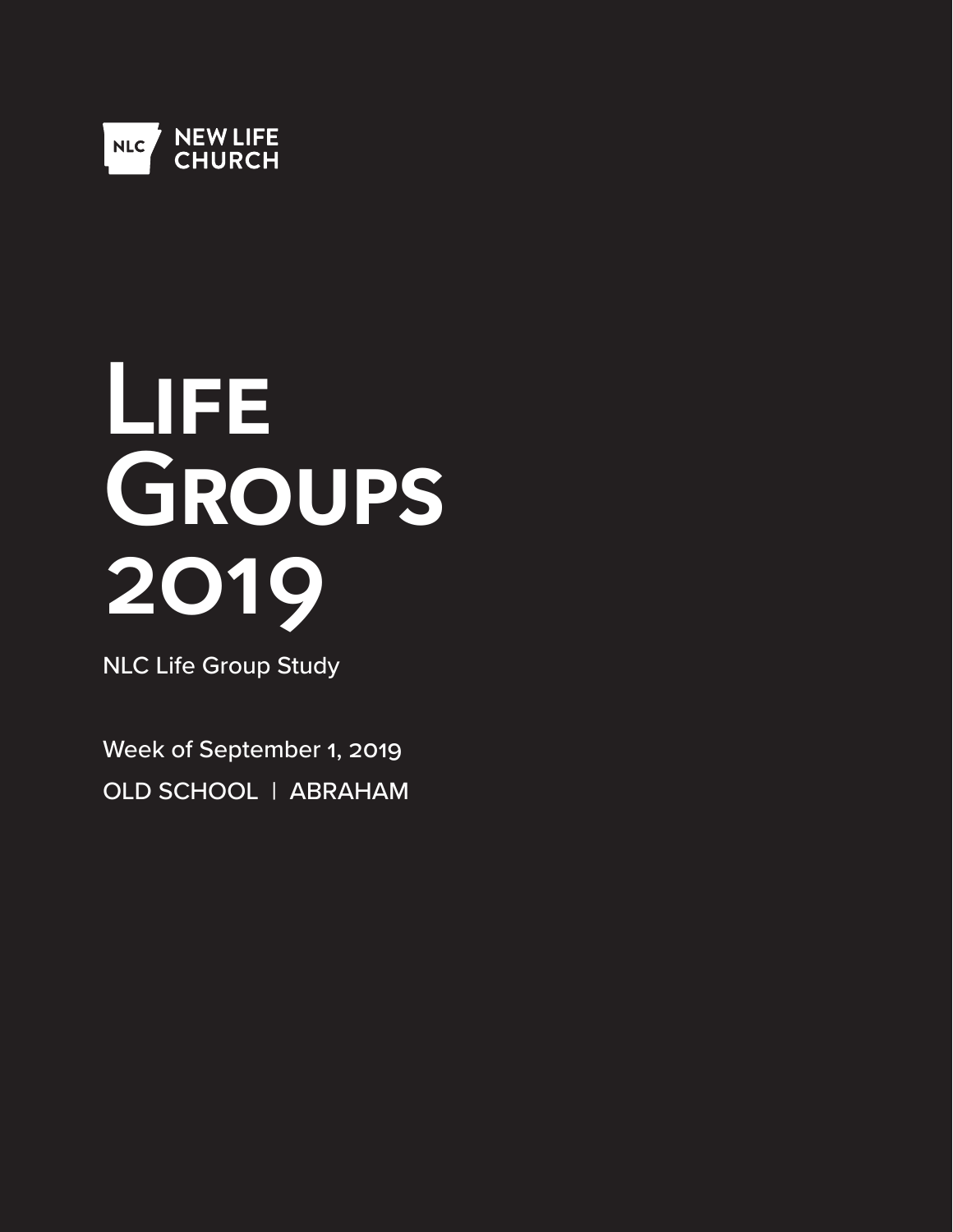# Life Group Schedule

#### **30 Min** Eat, Meet & Greet

**15 Min** Ice Breaker: **Two Truths and a Dream, (a variation of "Two Truths and a Lie").** Each person prepares three statements, two true, and one that is not true, yet something they dream was true. In any order, the person shares the three statements to the entire group. The object of the game is to figure out which statement is the dream. The rest of the group votes on each statement, and the person reveals which one is the dream. This interesting spin often leads to unexpected, fascinating results, as people often share touching dreams for their lives.

**Transition:** As you're gathering, spend some time in **Worship & Prayer**.

#### **45 Min | Old School—ABRAHAM**

**Jeremiah 6:16,** This is what the Lord says, "Stand at the crossroads and look; ask for the ancient paths, ask where the good way is, and walk in it, and you will find rest for your souls." But you said, "We will not walk in it."

#### **THe Four Main Tests of life**

1. A Major Change: "God, Where am I going?"

**Hebrews 11:8-10** "By faith Abraham, when called to go to a place he would later receive as his inheritance, obeyed and went, even though he did not know where he was going. By faith he made his home in the promised land like a stranger in a foreign country; he lived in tents, as did Isaac and Jacob, who were heirs with him of the same promise. For he was looking forward to the city with foundations, whose architect and builder is God."

- › Not just one time, but throughout life
- **Principle: God, I trust you with all the "where's" in my life.**
	- › God says, "Start moving, and I will direct you."

## 2. A Promise on Pause: "God, When?"

**HEBREWS 10:9** "9 By faith he made his home in the promised land like a stranger in a foreign country; he lived in tents, as did Isaac and Jacob, who were heirs with him of the same promise."

- When is life going to stabilize? When am I going to ...get married? ...have a baby? ...get well? When are You going to ...solve my problem? ...answer my prayer?
- Application: We can handle tests in life when we know there's an end, but what about those times when we don't know if it's ever going to end?
- › **Principle: A true believer trusts God's timing!**

## 3. An Impossible Problem: "God, How?"

**Hebrews 11:11-12** "And by faith even Sarah, who was past